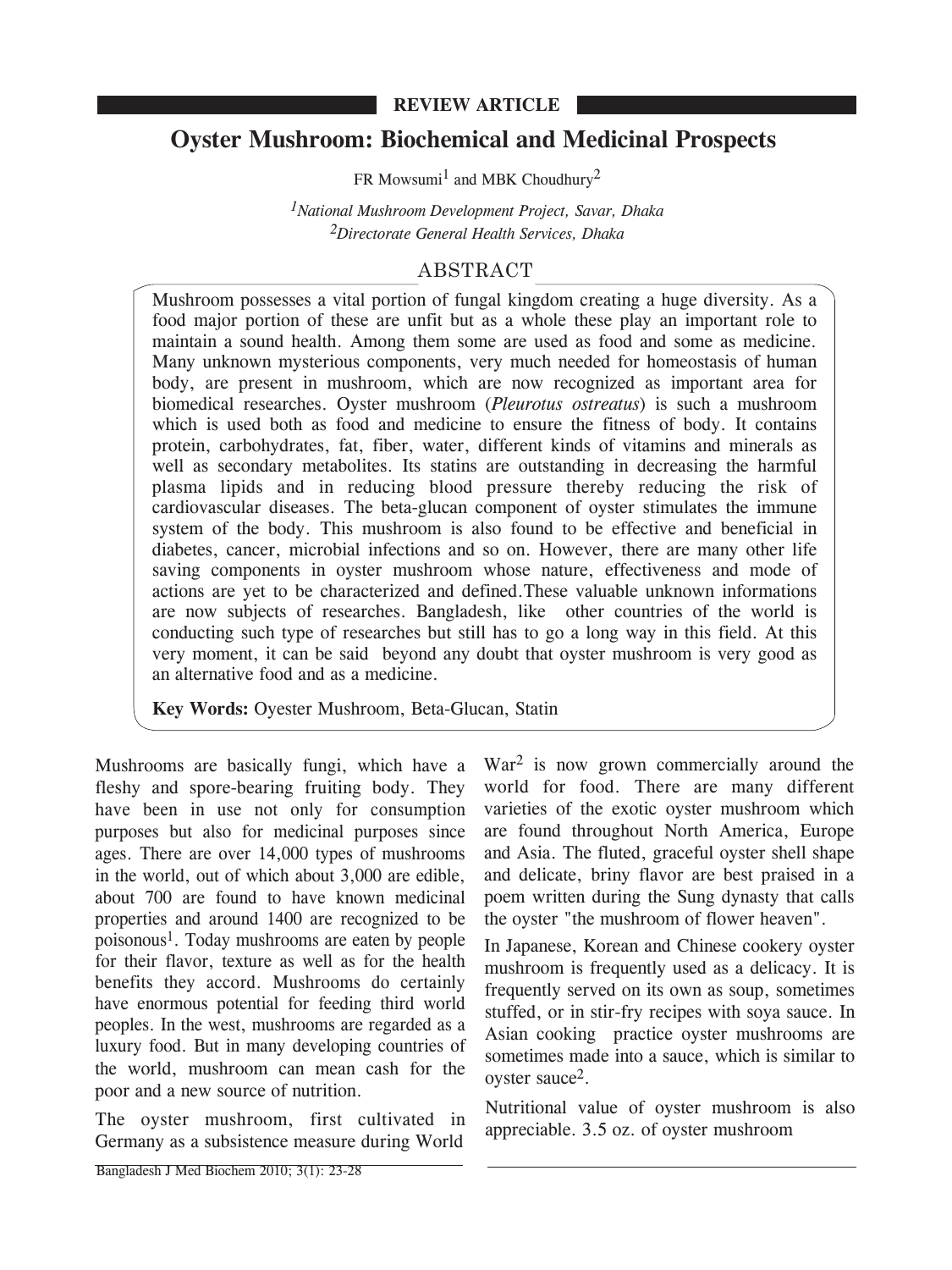provides 38 Calories and contain, 15%-25% of Protein, 2.2g of Fat, 6.5g of Carbohydrate, 2.8g of Fiber, and also contains Vitamin  $B_1$ (Thiamine)  $0.56$  mg, Vitamin  $B_2$  (Riboflavin)  $0.55$  mg, Vitamin B<sub>3</sub> (Niacin) 12.2 mg, Phosphorus 140 mg, Calcium 28 mg, Iron 1.7 mg3. Comparatively it is high in fiber and low in carbohydrate and fat which make it more potential for both normal people and patients.

Malnutrition in Bangladesh is among the highest in the world. More than 54% of pre-school children are stunted, 56% are under weight and more than 17 % are wasted. Malnutrition among women is also extremely prevalent in Bangladesh. More than 50% women suffer from chronic energy deficiency4. The rapid population growth resulting in high food requirements poses a difficult challenge given the limited availability of cultivable land in Bangladesh. There is a clear need to diversify food sources both in terms of land and environmental sustainability to develop the rural economy and to increase consumption of food to achieve improvements in the nutritional status of the people of Bangladesh. In the context of prevailing situations mushrooms, can play an important role in improving the nutritional status of the population.

Oyster mushroom can help in solving the problems of malnutrition and disease. Its protein content is second to legumes and quality is nearly equal to animal derived protein. Low fat content of oyster is mostly of the healthy unsaturated types. It contains the minerals mainly required by the human body, such as calcium, phosphorous and iron, in twice the amounts contained in beef, pork and chicken meat. It has the highest content of Vitamin  $B_1$ and  $B<sub>2</sub>$ . It is rich in folic acid content which can prevent and cure anemia and 5 to 10 times richer in niacin than any other vegetable. Oyster mushroom is also suitable for people wishing to reduce their weight. It has been used to relax muscles, to resist leakage of blood vessels and in strengthening of veins and relaxation of the  $t$ endons<sup>1</sup>.

In developing countries like Bangladesh chronic life threatening health problems such as diabetes, cardiovascular disease and obesity are becoming very common in the affluent section of the population creating tremendous pressure

on health care delivery system. Because of their high medicinal value, consumption of oyster mushrooms can aid in ameliorating & preventing many ailments: liver ailments, high blood cholesterol level, kidney problems, diabetes, hypertension, heart disease, gastric cancers, impaired immune response, hepatitis B, chronic fatigue syndrome, microbial infection<sup>5,6,7</sup>.

For the past 20 years, interest in the medicinal aspects of oyster mushrooms has greatly been stimulated by the large number of scientific studies conducted on mushrooms. Folklores have provided clues for potential sources of medicine from mushrooms. Using modern approaches, scientists have isolated and identified specific components that can help prevent or sometimes cure of mankind killer diseases: heart diseases, diabetes, and cancer. As a result, a vast body of scientific literature concerning mushrooms has been published, mostly in hospitals and research institutions in Europe, Japan, China and United States. Following these leading countries Bangladesh has already started its journey to the goal.

Beneficial effects of wood-rotting mushrooms (that include oyster mushroom) on human being have been known for a long time. They have positive effects on blood lipid profile when consumed in large quantities because of their high content of fiber and natural production of substances suppressing the production of cholesterol. Oyster mushroom also contains many vitamins (B, D, C, K), minerals, trace elements (Na, Cr, Cu, I, Se, Zn) and some fatty acids. Beyound doubt, the oyster mushroom is found to have positive impact on the organism and is considered as component food of healthy diet. So far modulation of immune response is concerned, the effect of the oyster mushroom itself (most frequently as dry powder) is negligible.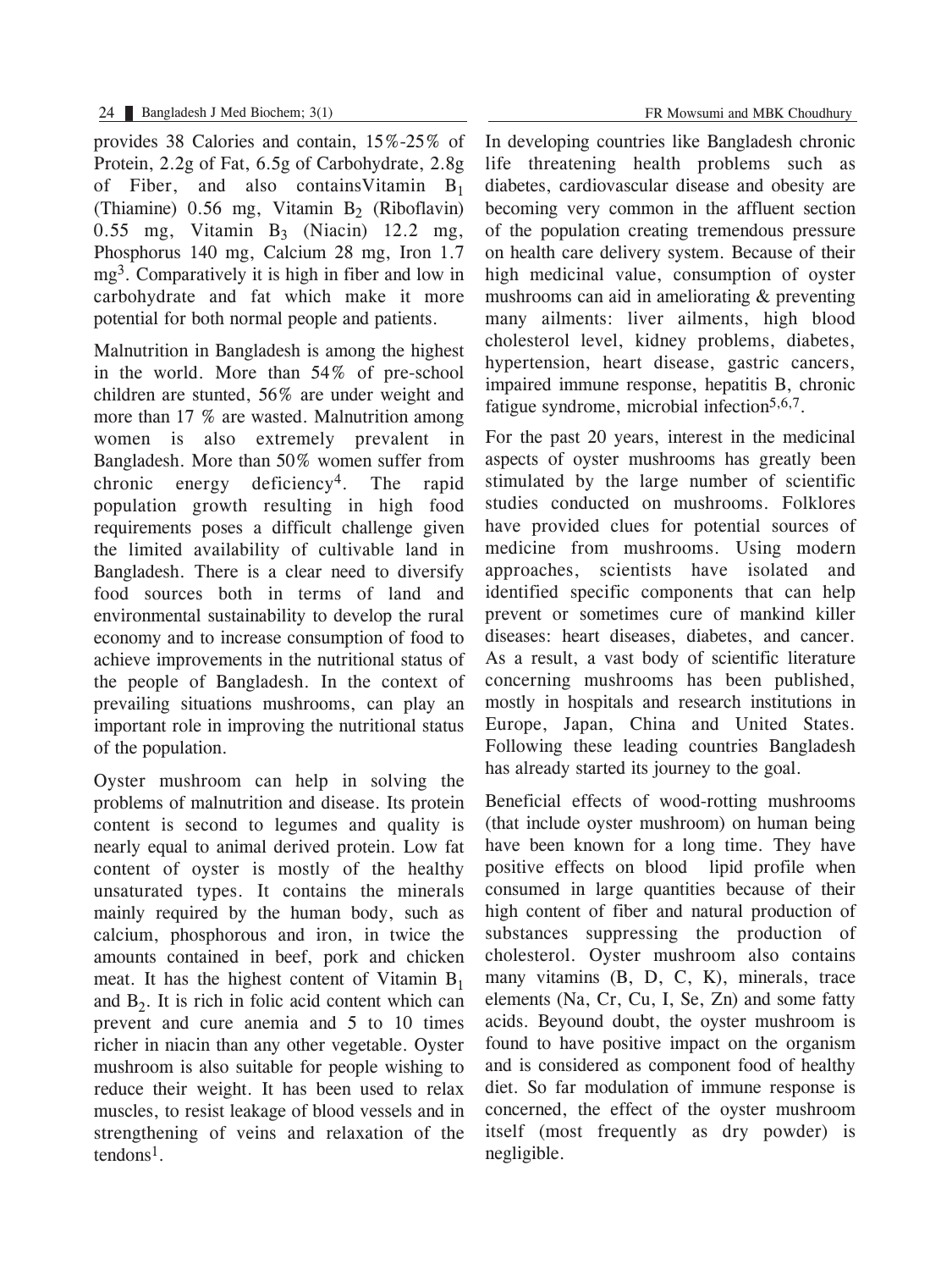Oyster mushroom significantly reduces the hepatocellular enzyme Aspartate transaminase (AST) and Alanine transaminase (ALT) in plasma8. Although the exact mechanism is not clear but it might be due to presence of various hepatoprotective substances present in *Pleurotus ostreatus*. In a study Bobek et al. (1997) observed a significant reduction of cholesterol in serum  $(31 - 46\%)$  and in liver  $(25 - 30\%)$  in Wister rats fed a diet containing 5% *Pleurotus ostreatus* for 52 weeks<sup>9</sup>. These observations were supported by the findings of Hossain et al.  $(2003)^{10}$ . They suggested that 5% Pleurotus ostreatus supplementation provides health benefits, at least partially, by acting on the atherogenic lipid in hypercholesterolaemic condition. It is now established that excess lipid accumulation in the liver causes fatty change and ultimately responsible for hepatocellular injury. In a study Jayakumar et al.  $(2006)^{11}$  observed that administration of the extract of *Pleurotus ostreatus* reduces significantly the plasma level of AST, ALT and Alkaline phosphatase (ALP) and increases significantly the hepatic concentration of antioxidant enzymes reduced glutathione (GSH), catalase (CAT), superoxide dismutase (SOD) and glutathione peroxidase (Gpx) on Carbon tetra chloride (CCl4) induced liver damage in male Wister rats. Although lots of study conducted in different corners of the world with *Pleurotus ostreatus* but most of them were limited in animal subjects. A study was conducted by Choudhury et al.  $(2009)^8$  among the targeted human population which is consistent with Bobek et al.  $(1997)^9$  and Jayakumar et al.  $(2006)^{11}$  that gives the guidelines of hepatoprotective effects of oyster mushroom.

*In vivo* researches have shown that consumption of oyster mushrooms lowers cholesterol<br>levels<sup>9,10,12-22</sup> which is because these which is because these mushrooms naturally contain statins such as lovastatin23. Studies have shown that the mushrooms contain up to 2.8% lovastatin on a dry weight basis24. Both lovastatin and its hydroxyacid metabolite are highly bound  $($ 95%) to human plasma proteins. Animal studies

demonstrated that lovastatin crosses the bloodbrain and placental barriers<sup>25</sup>. Statins (or HMG-CoA reductase inhibitors) lower cholesterol levels by inhibiting the enzyme HMG-CoA reductase, which plays a central role in the production of cholesterol in the liver. Increased cholesterol levels have been associated with cardiovascular diseases (CVD), and statins are therefore used in the prevention of these diseases. *Pleurotus ostreatus* also contains the hypocholesterolaemic agent mevinolin (monacolin K, lovastatin) which may be involved in decreasing the activity of the 3 hydroxy-3-methylglutaryl coenzyme A (HMG-CoA) reductase enzyme. *P. ostreatus* contains water-soluble gel-forming substances, including β-1,3-D-glucan and pectin, which bind to bile acids, thereby inhibiting cholesterol-bile micelle formation and cholesterol absorption<sup>10</sup>.

*Pleurotus ostreatus* feeding may cause the suppression of endogenous cholesterol biosynthesis by inhibiting the activity of HMG-CoA reductase. Mushroom feeding also significantly decreased hepatic cholesterol suggesting the clearance of this sterol component from liver tissue. This may relate to the mushroom-induced enhanced activity of  $7\alpha$ hydroxylase (a key enzyme of cholesterol catabolism) and bile acid secretion and the subsequent increased excretion of cholesterol through the faeces<sup>10</sup>. Hypercholesterolaemia produces oxidative stress<sup>26</sup> and for such case anti-oxidants, particularly reduced glutathione, are important factors involved in bile formation and bile flow and act as a driving force $27$ . In literature, the mechanism of oyster mushroom's hypocholesterolemic effects (lowering cholesterol) lies with its ability to reduce cholesterol absorption from GIT and endogenous synthesis and increase plasma cholesterol removal by reducing the production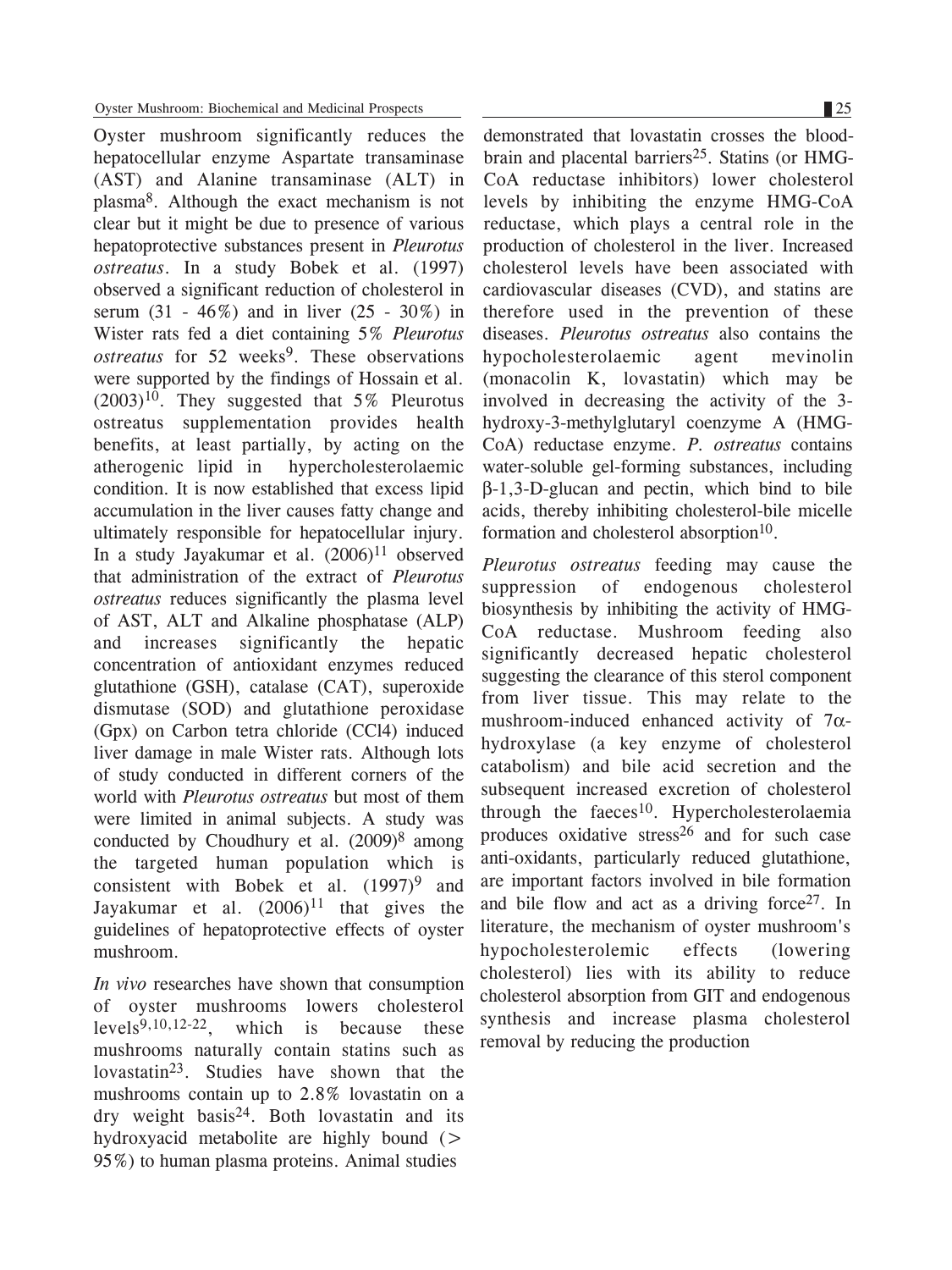

**Fig 1:** Cholesterol biosynthetic pathway

### **Fig 2:** HMG CoA reductase reaction

and secretion of very low density lipoproteins (VLDL). Rats were fed on a semisynthetic diet containing 0.3 % of cholesterol with added 5 % of powdered oyster mushroom for 8 weeks. It was observed that after 8 weeks, the level of serum cholesterol dropped significantly by 36%; and the accumulation of cholesterol and triglycerides in the liver fell by 51% and 32%, respectively. Parallel reductions of cholesterol also occurred in very low density lipoproteins (VLDL) (by 53%) and in low density lipoproteins (LDL) (by  $47\%$ )<sup>28</sup>.

Several studies have found that a blood pressure reduction is associated with the use of statins. In a study Glorioso et al., (1999) randomized 30 persons with moderate hypercholesterolemia and untreated hypertension in a double-blind manner to placebo or pravastatin group in a crossover design after an 8-week placebo and diet run-in period. In 25 participants who completed the 32 week trial, pravastatin decreased total and LDL cholesterol, systolic and diastolic blood pressure, and pulse pressure and blunted the blood pressure increase caused by the cold pressor test compared with placebo $2^9$ .

*Pleurotus ostreatus was* found to possess hypoglycemic effects in experimentally induced diabetic rats<sup>20</sup> and in diabetic subjects<sup>12</sup>. *P*. *ostreatus* feeding to streptozotocin-induced diabetic rats significantly lowered both basal and post-prandial glycaemia20. Accordingly, it could be assumed that *P. ostreatus* feeding helps in reducing the atherogenic lipid seen in association with diabetes-related complications. In another study Choudhury et al., (2008) randomly selected total 36 subjects who were supplemented with 15g mushroom powder splitted into 3 equal doses per day and effect was observed on blood glucose and blood pressure after 1 month. Study showed that oyster mushroom significantly reduces blood glucose level of hyperglycemic subjects and also reduces blood pressure level (both systolic and diastolic) of hypertensive subjects. But there were no significant effect on normoglycemic and normotensive subjects. The result of this study also conveyed the message that oyster mushroom may reduce body weight of an obese person, relieve constipation and hence can prevent related diseases<sup>30</sup>.

Oyster mushroom is very much rich in fiber. These fibers bind the cholesterols in gut, fecilititate its fecal excretion from the body. Moreover, fibers forms and increase the bulk of stool, speed bowel movement, decrease the discharge time and thus reduce the risk of colon cancer and other gastrointestinal tract related disturbances. But oyster mushrooms contain small amounts of arabitol, a sugar alcohol, which may cause gastrointestinal upset in some people.

Research with *Pleurotus ostreatus* demonstrated activity against various cancer cell lines $31$  and animals studies have shown an anticancer effect<sup>32,33</sup>. β-glucan (pleuran), a group of immunomodulating substances called PAMP (pathogen associated molecular patterns) is contained in the cell walls of oyster mushrooms. These molecules are non-specifically identified by the components of the immune system as the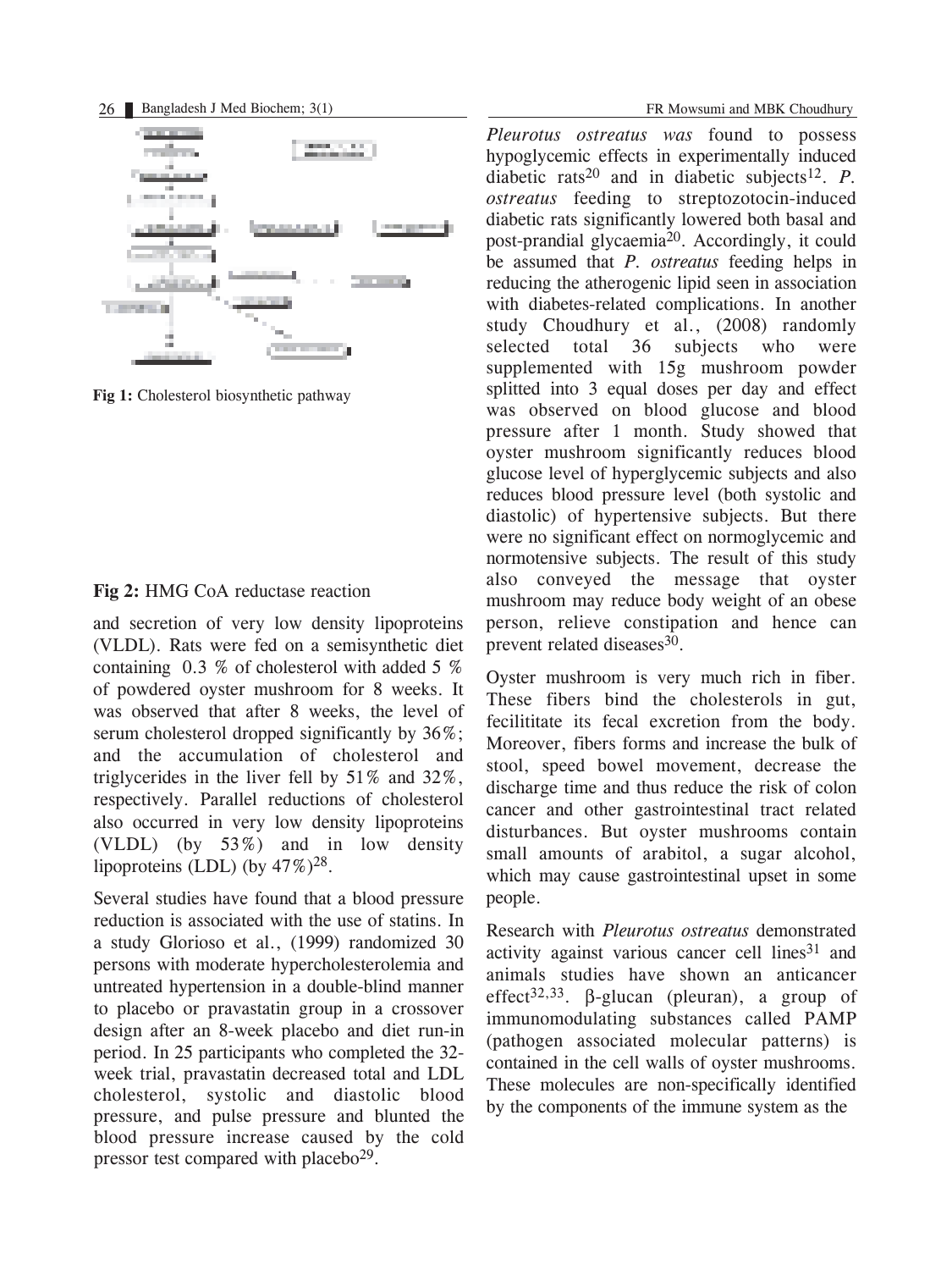Oyster Mushroom: Biochemical and Medicinal Prospects 27

structures against which the immune response must be activated. The effect of β-glucan is realized through a direct contact with immunocompetent cells, macrophages<sup>34</sup>. So oyster mushroom is beneficial to boost the immune system of body.

β-glucan molecules of oyster enhance the immune system of body to help fight abnormal cells as well as boost the system against damaging effects of chemo and radiation therapies used to kill tumor cells. Tablets and elixirs, formulated from purified glucan extracted from *Pleurotus ostreatus,* are now available for strengthening the immune system and lowering the serum cholesterol levels to prevent heart diseases. According to much folklore, Pleurotus can also prevent high blood pressure, impart long life and vigor and assist people in recovering from fatigue. It can also prevent hangovers, constipation, obesity and is an aphrodisiac<sup>35</sup>.

In conclusion, *Pleurotus ostreatus* ingestion has significant health benefits through the modulation of physiological functions that include various atherogenic lipid and antioxidants in hypercholesterolemia, glucose in diabetes, bile acid secretion etc. Although mushrooms are increasingly being recognized as important food products for their significant role in human health, nutrition and disease, their consumption in many developing countries, particularly in Bangladesh, is extremely limited, one reason probably being that the health benefits derived from various edible mushrooms are largely unknown to our people. Thus, one of the objectives of the present document is to generate awareness of the beneficial effects of oyster mushroom.

#### References

- 1. Annonymous. http://lifestyle.iloveindia. com/lounge/ benefits-of-mushrooms-1337.html.
- 2. Eger G, Eden G & Wissig E. Pleurotus ostreatus breeding potential of a new cultivated mushroom. Theoretical and Applied Genetics 1976; 47: 155-163.
- 3. Annonymous http:// countylinemushrooms.

com/oyster nutritional value. html.

- 4. Annonymous. Nutrition Country Profiles: Bangladesh summary. Food and Agriculture Organization (FAO) Country profiles 2008; L-2.
- 5. Wasser, SP & Weis AL. Therapeutic properties of substances occurring in higher Basidiomycetes mushrooms: a modern perspective. Crit Rev Immunol 1999; 19: 65-95.
- 6. Gunde-Cinoerman N. Medicinal value of the genus Pleurotus (Fr) P. Karst. Int J Med Mushroom 1999; 1: 69-70.
- 7. Ooi VEC. Medicinally important fungi. In: Science and Cultivation of Edible Fungi. (Ed) V. Griensven. Balkema, Rotterdam 2000: 41-51.
- 8. Choudhury MBK, Mowsumi FR, Mujib TB, Sarker NC, Choudhuri MSK & Shahdat M. Effect of Oyster Mushroom (Pleurotus ostreatus) on hepatocellular markers alanin aminotransferase and aspartate aminotransferase of adult human during Ramadan. Bangladesh J Mushroom 2009; 3(2): 7- 11.
- 9. Bobek P, Ozdín L, Kuniak L and Hromadová M. Regulation of cholesterol metabolism with dietary addition of oyster mushrooms (Pleurotus ostreatus) in rats with hypercholesterolemia. Cas Lek Cesk 1997; 136: 186-190.
- 10. Hossain S, Hashimoto M, Choudhury EK, Alam N, Hussain S, Hasan M et al. Dietary mushroom (Pleurotus ostreatus) ameliorates atherogenic lipid in hypercholesterolaemic rats. Clin Exptl Pharmacol Physiol 2003; 30: 470-475.
- 11. Jayakumar T, Ramesh E and Geraldine P. Antioxidant activity of the oyster mushroom, Pleurotus ostreatus, on CCl4 induced liver injury in rats. Food Chem Toxicol 2006; 44:1989-1996.
- 12. Khatun K, Mahtab H, Khanam PA, Sayeed MA and Khan KA. Oyster mushroom reduced blood glucose and cholesterol in diabetic subjects. Mymensingh Med J 2007; 16: 94-99.
- 13. Bobek P and Galbavý S. Hypocholesterolemic and antiatherogenic effect of oyster mushroom (Pleurotus ostreatus) in rabbits. Nahrung 1999; 43(5): 339-342.
- 14. Bobek P, Ozdín L and Galbavý S. Dose- and timedependent hypocholesterolemic effect of oyster mushroom (Pleurotus ostreatus) in rats. Nutrition 1998; 14(3): 282-286.
- 15. Bajaj M, Vadhera S, Brar AP and Soni GL. Role of